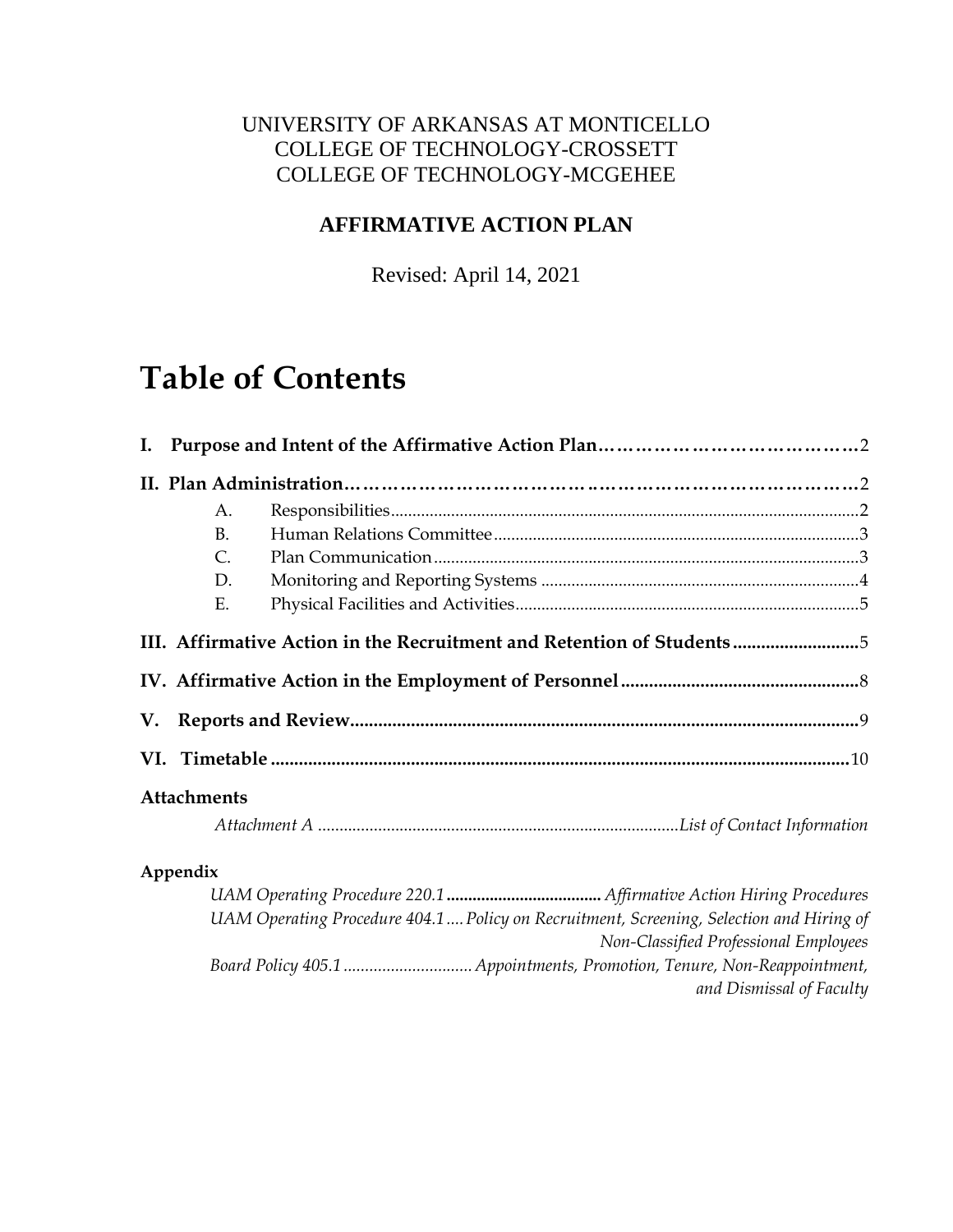## UNIVERSITY OF ARKANSAS AT MONTICELLO COLLEGE OF TECHNOLOGY-CROSSETT COLLEGE OF TECHNOLOGY-MCGEHEE

# **AFFIRMATIVE ACTION PLAN**

## Revised: April 14, 2021

The University of Arkansas at Monticello is committed to the policy of providing educational opportunities to all qualified students and employment opportunities to all persons, regardless of their economic or social status, and will not discriminate on the basis of race, color, religion, creed, gender, ethnic or national origin, disability, age, veteran status, or any legally protected class.

Inquiries concerning the applications of federal and state laws and regulations regarding discrimination should be directed to the Affirmative Action Officer, Babin Business Center Room 205-E, UAM, phone 870-460-1422.

I. Purpose and Intent of the Affirmative Action Plan

The purpose of the Affirmative Action Plan is to affirm and to communicate the University's program of positive action to preclude discrimination in educational and employment opportunities at the University on the basis of race, color, religion, creed, gender, ethnic or national origin, disability, age, veteran status, or any legally protected class.

The University is committed to maintaining diversity of its faculty, staff, and student enrollment. In 1973, this institution adopted an affirmative action plan to recruit minority students and personnel. This plan has been communicated to the campuses and has been periodically reviewed and revised by the Executive Council. The members of the Executive Council are listed in Attachment A of this Plan. Objectives, strategies, and initiatives of the Minority Retention Plan supplements the purpose and intent of the Affirmative Action Plan.

#### II. Plan Administration

#### A. Responsibilities

To assure the coordination and application of the Affirmative Action Plan of the University of Arkansas at Monticello, the Executive Council is the delegated authority by the Chancellor to implement the procedures and actions described in this plan and to monitor and report as to its progress. The Executive Council is composed of the Chancellor, the Vice Chancellor for Academic Affairs, Vice Chancellor for Finance and Administration, Vice Chancellor for Student Engagement, Vice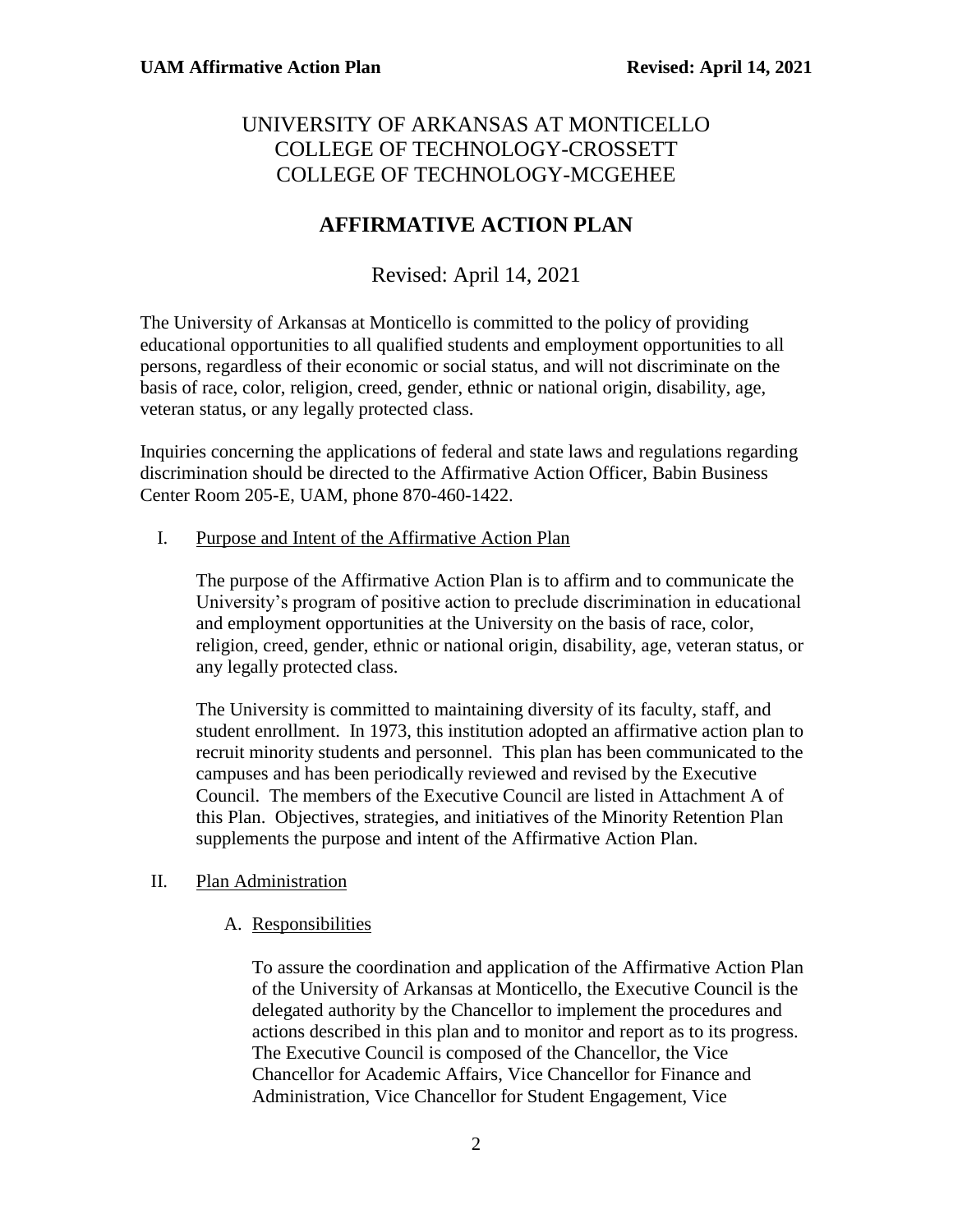Chancellor for Advancement, Vice Chancellor for College of Technology-Crossett, and Vice Chancellor for College of Technology-McGehee. The current Affirmative Action Officer for the University of Arkansas at Monticello is listed in Attachment A of this Plan.

The Office of Special Student Services has been designated to coordinate efforts to comply with all federal and state laws and regulations applicable to qualified disabled individuals. The current Special Student Services Coordinator is also listed in Attachment A of this Plan.

Through the joint and/or separate actions of the Executive Council, other officers of the University are involved in the process. Ultimately, all supervisors and all academic officers are responsible for supporting and following the Affirmative Action Plan.

#### B. Human Relations Committee

To ensure continuing evaluation and review of the Affirmative Action Plan, an advisory committee on affirmative action has been established. This committee has been named the Human Relations Committee and has functioned since 1980. This committee, which is appointed by the Chancellor, is diverse in composition and includes students, academic employees, and non-academic employees. The Affirmative Action Officer serves as chairperson of this committee. The committee is charged with the following responsibilities: (a) participate in the review and evaluation of the Affirmative Action Plan; (b) assist in the implementation of the Plan; and (c) identify any problem areas in the Plan's implementation and recommend alternative solutions.

#### C. Plan Communication

Communication of the University's Equal Employment Opportunity (EEO) policy and of the Student Recruitment Plan is an essential part of the University's Affirmative Action Plan. Internal and external knowledge of the University's policy of non-discrimination is critical to its effective implementation. The following measures have been included as affirmative actions:

- 1. An annual memorandum in the spring semester from the Chancellor to the University reaffirming the Affirmative Action Plan of the University will be circulated to all academic and non-academic unit heads.
- 2. All supervisory personnel and personnel involved in student recruitment and related processes will be advised of the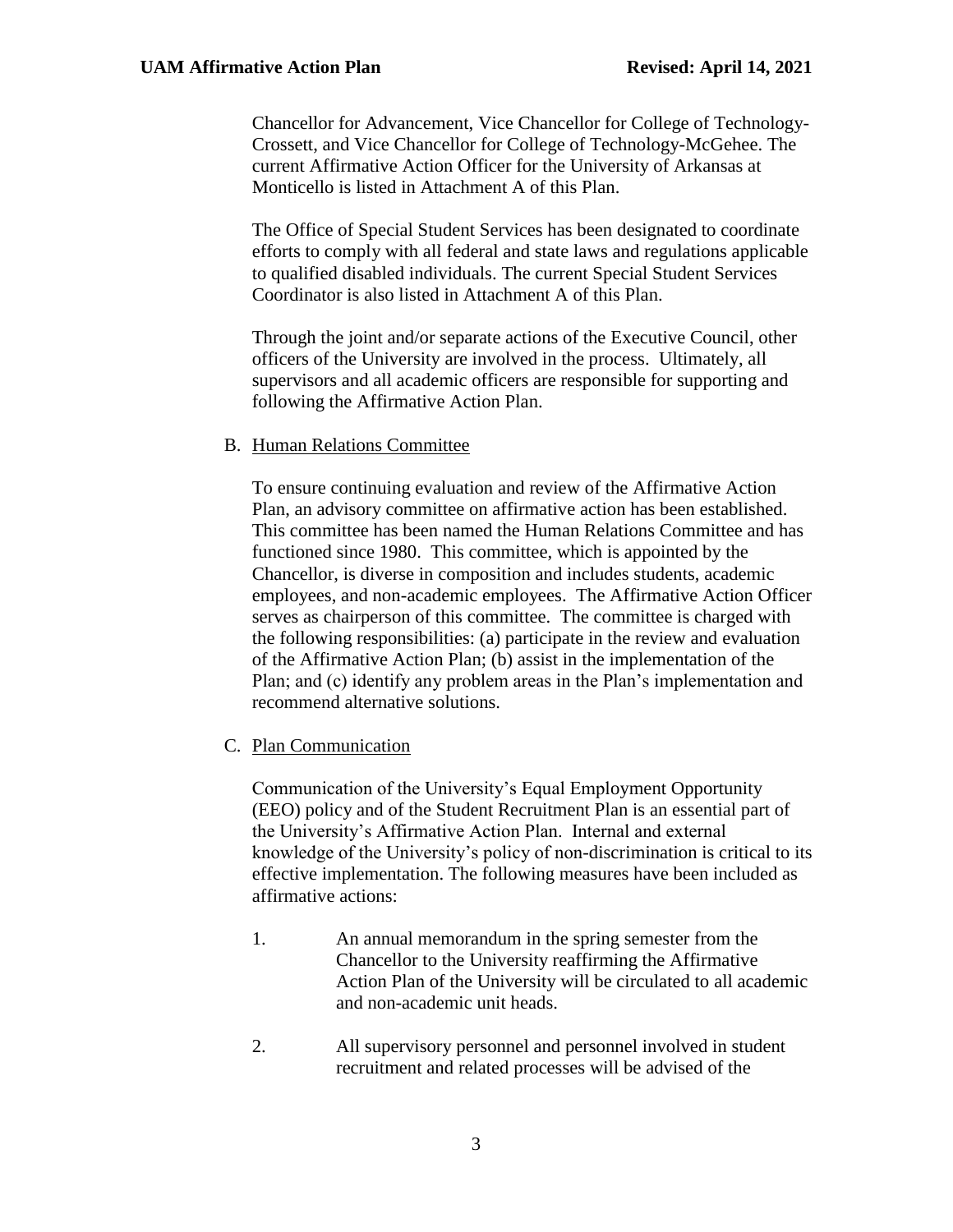Affirmative Action Plan in writing and in meetings at least once a year.

- 3. All standard University publications will include the following non-discrimination statement: The University of Arkansas at Monticello is firmly committed to complying with all applicable federal, state and local laws, and regulations, which provide educational and employment opportunities to all persons, regardless of their economic or social status. The University will not discriminate on the basis of race, color, religion, creed, gender, ethnic or national origin, disability, age, veteran status, or any legally protected class.
- 4. All position announcements will include the phrase "UAM is an Affirmative Action/ Equal Opportunity Employer" AA/EOE.
- 5. All orientation sessions for new faculty and new staff will include in the agenda a statement and explanation of the University's policy regarding affirmative action.
- 6. These communication procedures will be evaluated periodically to determine their adequacy in disseminating information about the Affirmative Action Plan of the University of Arkansas at Monticello and in encouraging positive attitudes and active support for the plan.

#### D. Monitoring and Reporting Systems

To ensure (a) that the affirmative actions of this Plan are being taken, (b) that there is continuing evaluation and review of the Affirmative Action Plan, and (c) that there is accurate and comprehensive student, personnel, and employment data available to enable evaluation/review of the program, the following structures and procedures have been developed.

To ensure affirmative actions are being taken, a copy of all correspondence—internal and external—relating directly to affirmative action matters will be forwarded to the Affirmative Action Officer. These copies will be maintained in files for use in validating the University's implementation of its Affirmative Action Plan and compliance with federal and state laws, executive orders, and other EEO rules and regulations.

To ensure that there is accurate and comprehensive student, personnel, and employment data available to enable evaluation/review of the program, a number of procedures will be used. These include inspections of physical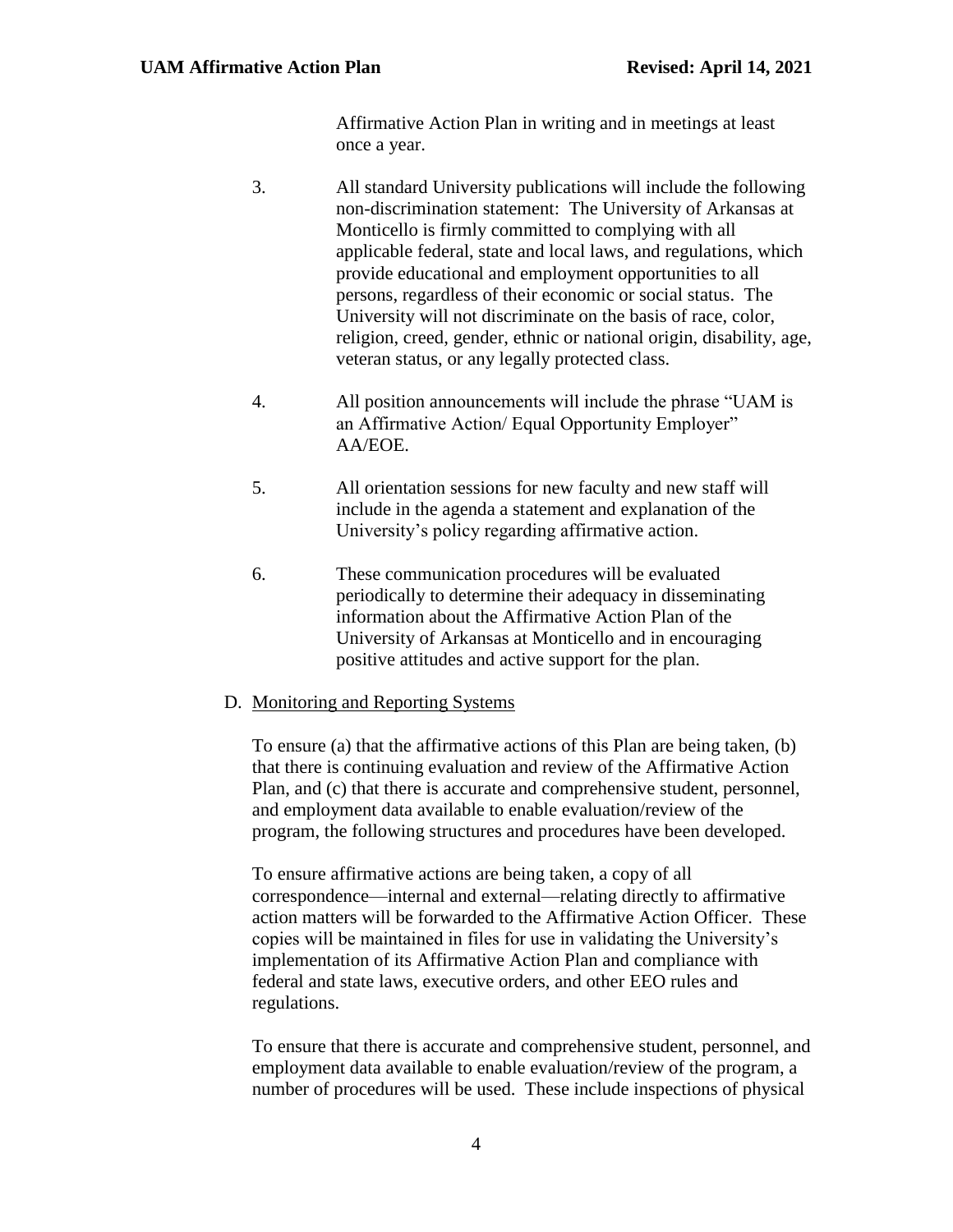facilities, monitoring of student recruitment and activities, and continued scrutiny of employment practices. All of these measures are described further in this document.

#### E. Physical Facilities and Activities

The Office of Special Student Services provides periodic inspections of all physical facilities to ensure non-discrimination in the area of accessibility for disabled individuals.

All institutional activities available to students and personnel in general will be monitored by the supervisors of these activities to ensure nondiscrimination. These activities include, but are not limited to, ticket purchases for athletic events, concerts, and lectures; participation in the credit union; health services; and any programs and/or facilities receiving University support.

Any problems revealed in the areas of physical facilities and activities will be reported to the individuals responsible for the management of these facilities and/or activities and will be made a matter of record and brought to the attention of those responsible for evaluating and implementing affirmative action at the University.

#### III. Affirmative Action in the Recruitment and Retention of Students

As an institution of higher education and in accord with its policy of equal employment opportunity, the University hereby declares its policy of equal educational opportunity. All applicants for admission will be considered solely on the basis of individual qualifications. All available student scholarships, grants, loans, and job opportunities will be distributed without regard to an applicant's race, color, religion, creed, gender, ethnic or national origin, disability, age, veteran status, or any legally protected class.

This policy is noted in all student handbooks, and the complaint or grievance of any student or prospective student who has reason to feel he/she has been affected by discrimination will be considered through appropriate procedures.

In assuring equal educational opportunity, the University of Arkansas at Monticello will pursue the following objectives:

A. The University will continue efforts to eliminate any disparity between African-American, other minorities, and Caucasian students entering as first-time enrollees at this institution by utilizing its Office of Admissions, which has responsibilities for the recruitment of students. The Office of Admissions will continue to revise and intensify the recruitment program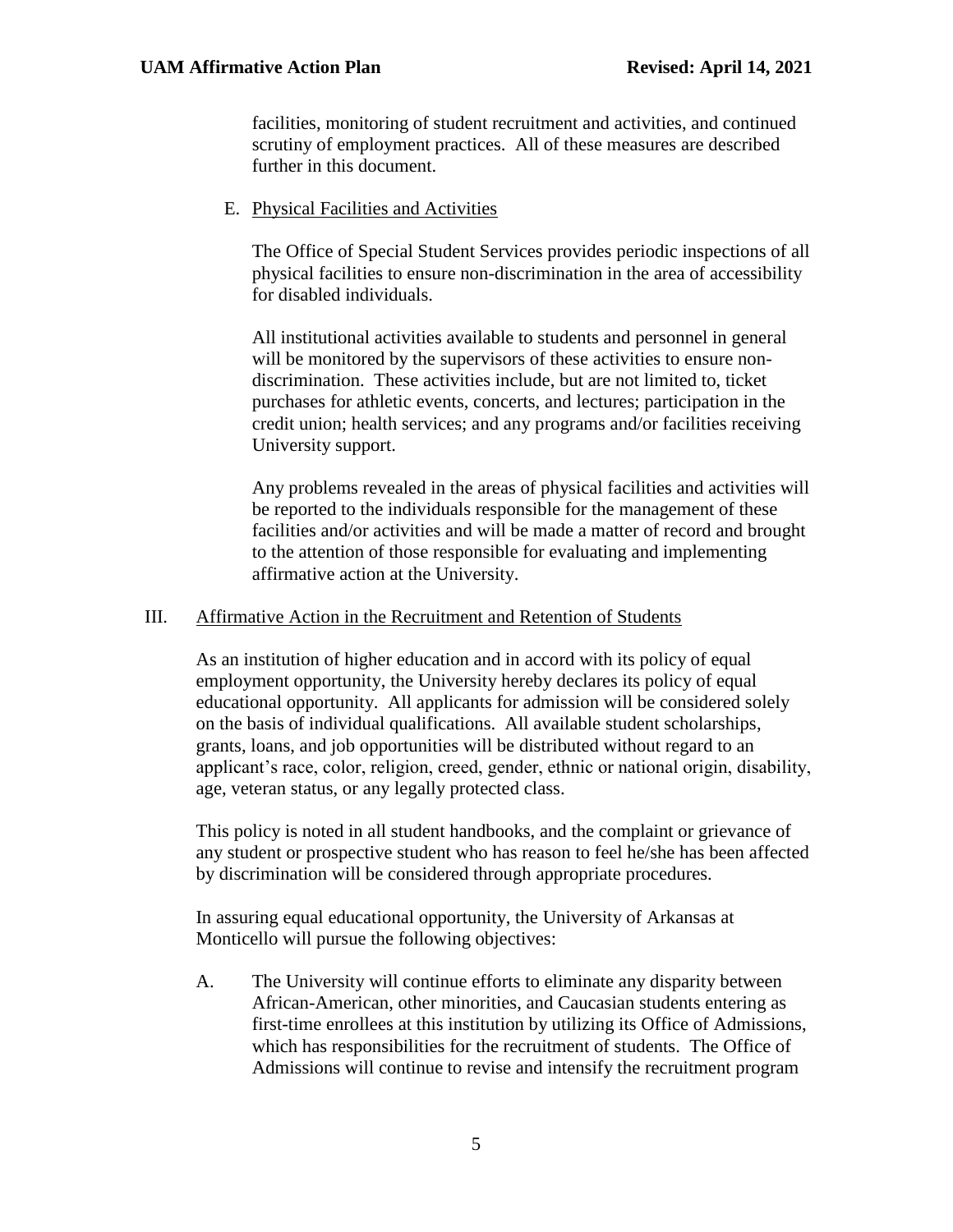to assure equal educational opportunities for all students. It is the intent of the recruitment program to include the following:

- 1. A professional staff that is committed to maintaining diversity of the student enrollment.
- 2. Regular contact with organizations and groups, African-American and other minority leadership, and high school personnel to identify prospective minority students. Also, potential transfer students are included.
- 3. African-American and other minority representation in the Student Ambassador program and professional staff in the Office of Admissions.
- 4. African-American and other minorities shall have student worker opportunities on all campuses.
- B. The Executive Director of Admissions and Enrollment Management will coordinate high school visits for the institution and, where possible, will utilize diverse recruitment teams composed of professional staff and students.
- C. All brochures for the campus will be reviewed by unit/department supervisors to ensure that they reflect a diverse population in photographs and graphics. Advertisements and promotions (written and broadcast) and videos will have diverse representation.
- D. A diverse Student Recruitment Committee, appointed by the Executive Director of Admissions and Enrollment Management, will consist of faculty, staff, and students from Monticello, Crossett, and McGehee. There will be at least one minority faculty or staff member on the committee and one minority student member. These committees will meet at least once each semester and will have as a primary duty to review the student recruitment program for the institution. The Monticello committee will also include in its membership all professional staff members in the Office of Admissions. The Executive Director of Admissions and Enrollment Management shall serve as the chairperson of the Monticello committee. A representative of this committee in Crossett and McGehee will be appointed by the supervising Vice Chancellor.
- E. The University campuses will continue to provide student development services that will include academic support as well as career and personal counseling. These services will assist in the retention and development of students. At particular risk are those students who are first generation college students, who are low income, and/or who are disabled.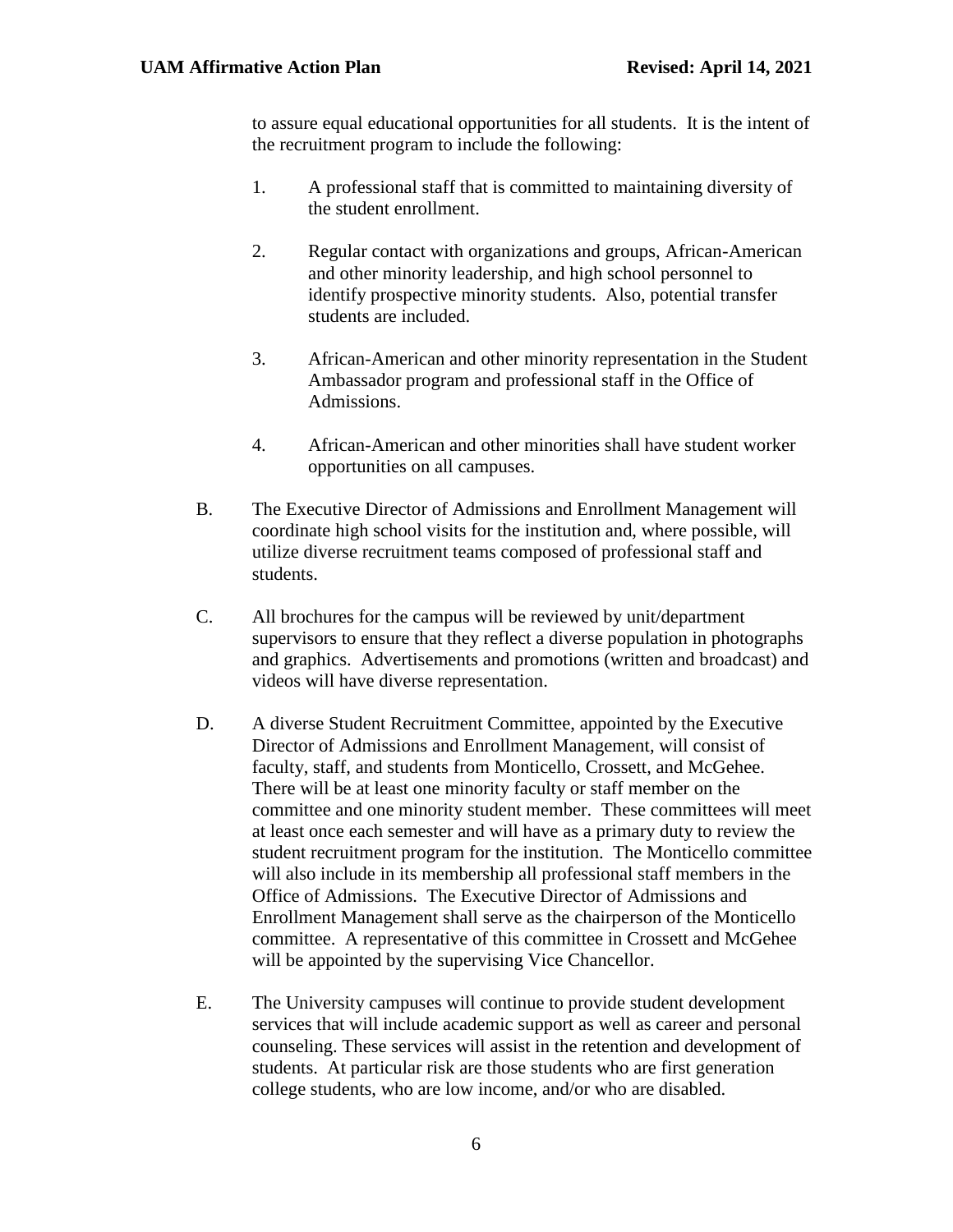Specifically, the services will provide the following activities for minority students:

- 1. Coordinating placement with academic units and making referrals to the Office of Financial Aid and other resources such as the UAM Writing Center and academic advisors.
- 2. Counseling of minority students to attend graduate and professional schools.
- 3. Inviting students who complete a withdrawal form to visit with a student development services professional who may be able to assist the student in resolving problems.
- F. The institution will continue offering remedial programs to better prepare students who are academically deficient. In addition, services are available to assist any student who is in academic difficulty. Tutors are provided for all general education courses and for a limited number of upper-level courses.
- G. The institution will continue programs with area high schools to bring economically and educationally disadvantaged students to the campus on a weekly basis and for an extended program during the summer. These programs enable a large number of minority students to experience the opportunities of post secondary education and to provide basic skill instruction that will better prepare the minority student for admission to institutions of higher education. These programs are totally dependent upon federal grants, and these grants must be maintained in order for the programs to continue.
- H. The institution will continue to expand the mobility of minority students between two- and four-year institutions through the following activities:
	- 1. An active recruitment program with two-year institutions will be continued.
	- 2. The Office of Academic Affairs will continue to study and implement cooperative programs with two-year and vocational institutions. These programs encourage the acquisition of associate degrees and lay the groundwork for the transfer of these students to the University for additional skills or degrees.
- I. The Office of Financial Aid will continue to review each student aid request on a case-by-case basis. Financial aid will continue to be awarded according to stated objective criteria; no financial aid will be awarded on any arbitrary basis such as race, color, gender, creed, disability, age,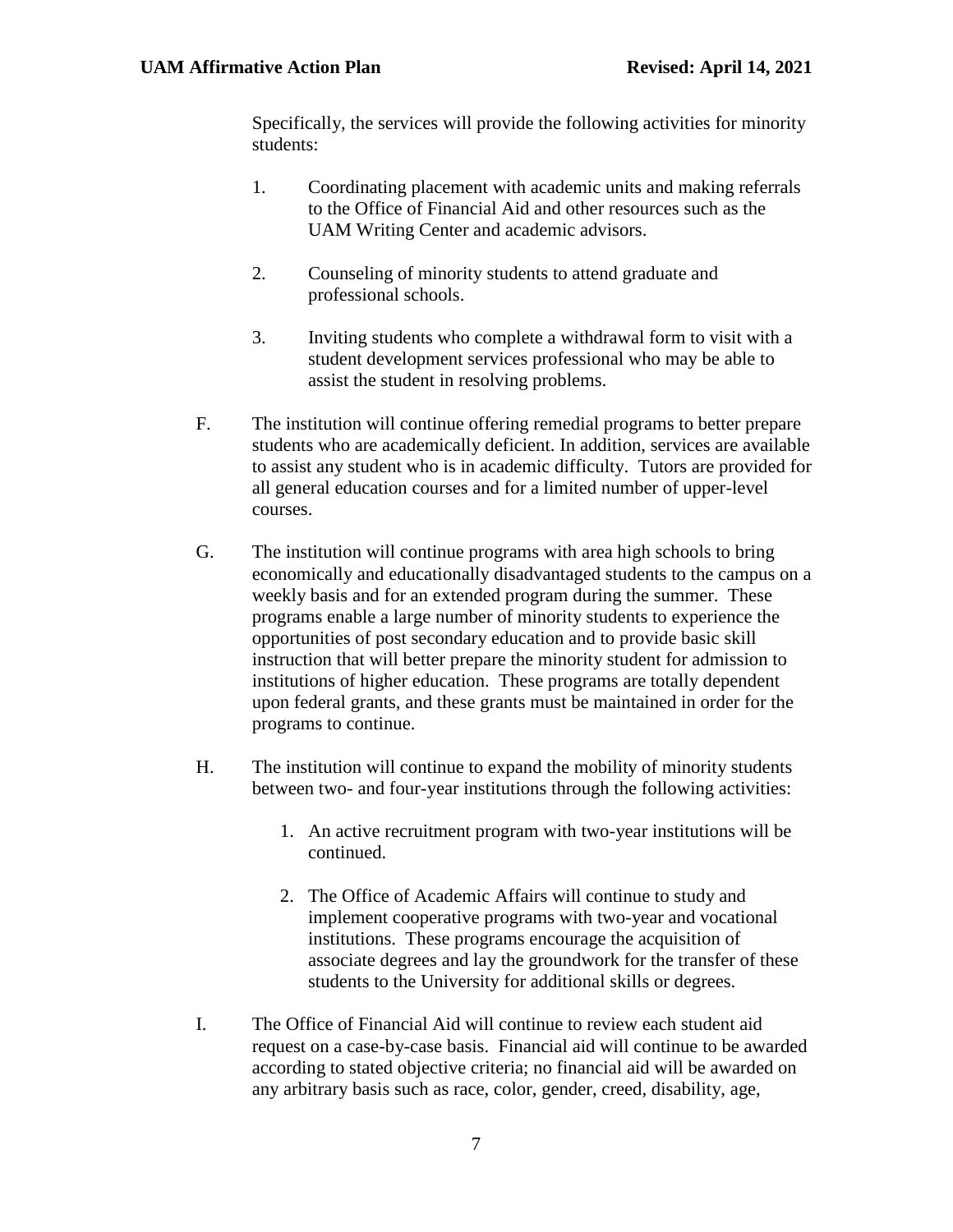veteran status, or any legally protected class. There will continue to be an annual review of student financial aid resources. Awards of all aid, including institutional scholarships, will be categorized by ethnicity and gender. Copies of the annual review are forwarded to the Office of Civil Rights and to the UAM Human Relations Office.

- J. Student development services continue to acquaint minority students with the GRE Minority Student Listing and other available opportunities and encourage minority participants. Participation in the GRE Minority Student Listing gives minority students a chance to acquire financial aid to attend graduate school.
- K. The institution will continue promotion of an educational and social atmosphere that will be conducive to the educational, social, and psychological well-being of all students and will encourage minority students to become equal partners in all institutional activities and programs. This objective will be enhanced through the following activities:
	- 1. Support will be given to special programs such as Black History Month, special speaker series, and dances/concerts with minority entertainers.
	- 2. The Student Activities Board will fund events which will be of special interest to minority students.
	- 3. The Vice Chancellor for Student Engagement will file an annual report with the Affirmative Action Officer that will indicate the activities completed that were of special interest to minority students and the participation of minority students in campus activities and organizations. This report will be submitted by June 1 of each year.

#### IV. Affirmative Action in the Employment of Personnel

UAM positively reaffirms its policy of equal employment opportunity. The University is expressly committed to a program of affirmative action in maintaining and promoting non-discrimination in all aspects of recruitment, retention, and employment of individuals at all levels and throughout the University. It is the specific intent of the University Administration to recruit, hire, and promote all faculty and staff without regard to race, color, religion, creed, gender, ethnic or national origin, disability, age, veteran status, or any legally protected class. The decision to employ any individual will be based upon that individual's qualifications, merit, and professional ability. All personnel actions within the institution are guided by a set of written procedures that are available to all employees. Such specific policies are contained in a campus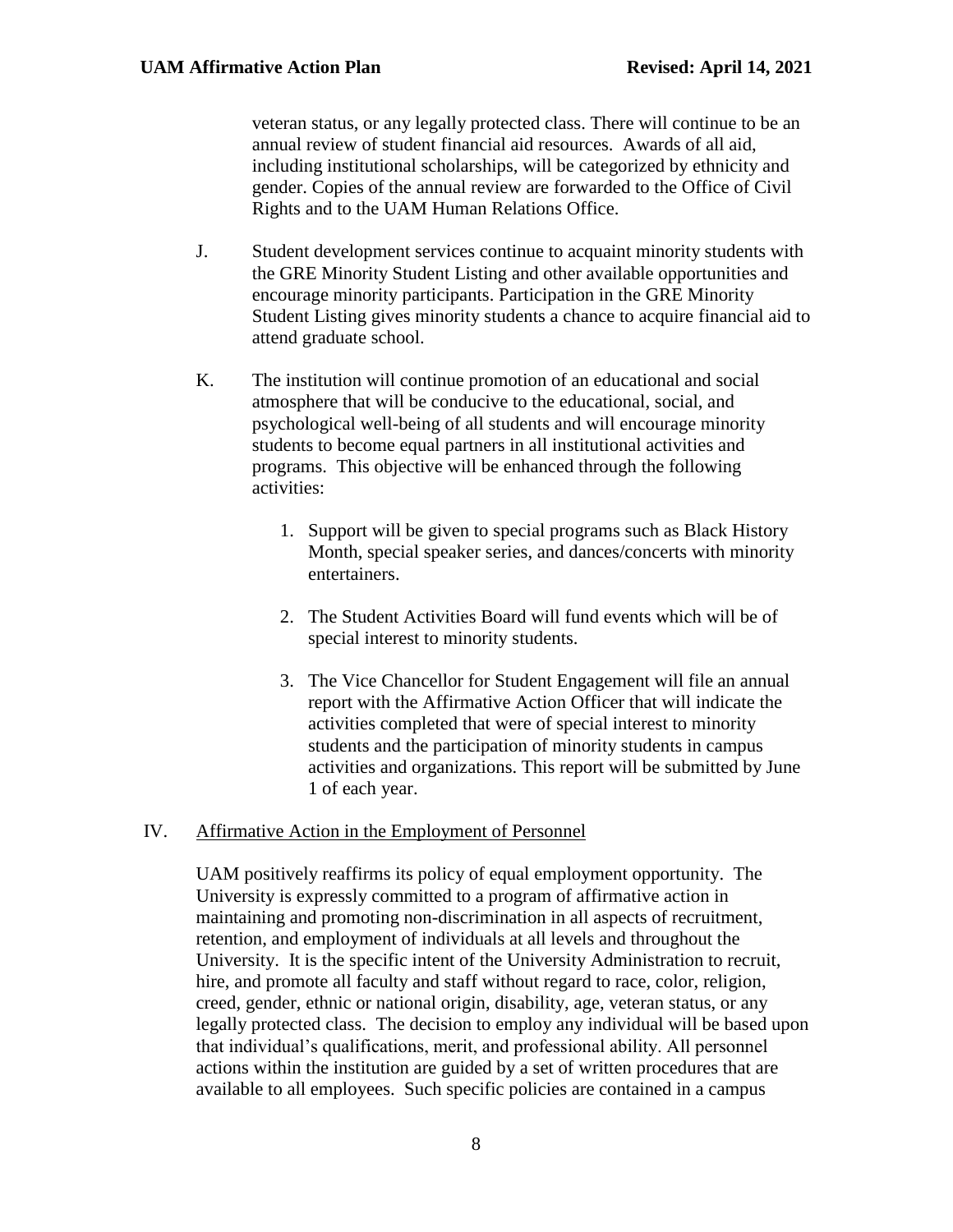document named the UAM Operating Procedures Manual. A copy of the specific policies related to affirmative action is found in the Appendix attached to this Plan.

While University employees and applicants for employment are to be protected from discrimination in all aspects of employment, it is not feasible to address the entire range of personnel actions in this Plan. Personnel policies and procedures are established by federal and state laws and the University policies and procedures for the purpose of regularizing all elements of personnel practice so as to preclude discrimination.

In assuring equal employment opportunity, the University of Arkansas at Monticello will pursue the following objectives:

- A. The University will recruit and employ classified and non-classified minority employees. Race, color, religion, creed, gender, ethnic or national origin, disability, age, veteran status, or any legally protected class will not be factors in determining duty assignments, financial remuneration, or institutional benefits.
- B. The University will continue to recruit minorities through broad-based public advertising.
- C. Advertising, and monitoring of all vacancies and positions will be processed through the Human Relations Office, which is headed by the Affirmative Action Officer.
- D. Efforts will be made to assist minority employees to achieve academic credentials and/or specific technical skills necessary for promotion at the University.
- E. All staff housing owned by the University will be administered by stated policies to ensure non-discrimination.
- F. The University will assist employees through the Human Relations Office in identifying appropriate agencies to help them determine their rights and recourse should an instance of housing discrimination occur.

#### V. Reports and Review

The purpose of this plan is to demonstrate the University's commitment to equal employment opportunity and equal educational opportunity, and to establish the means most suited to insuring the fulfillment of that commitment. While this plan addresses the most critical issues of affirmative action at the University, it cannot be considered final. This plan will require periodic review and evaluation to provide needed improvements or changes.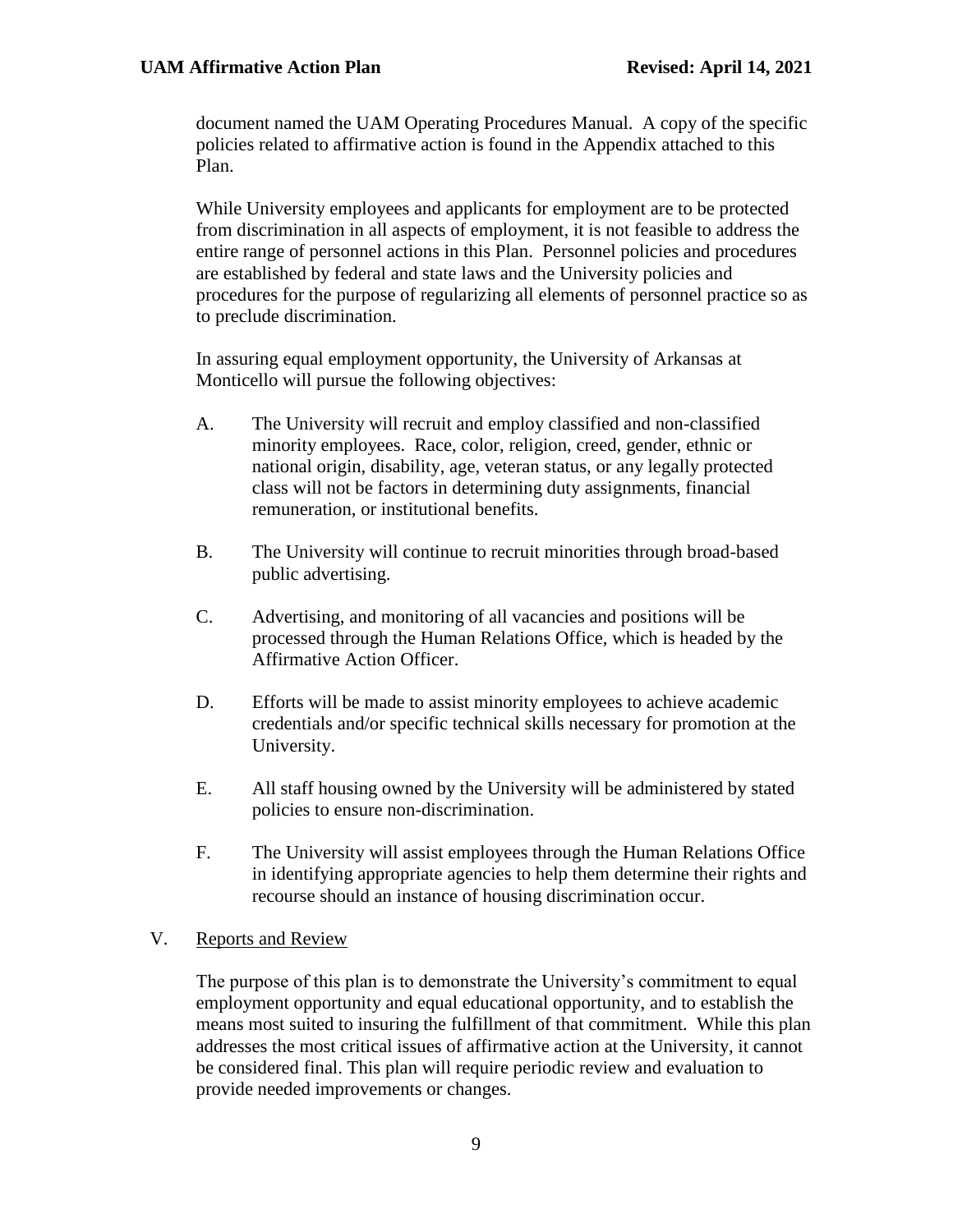The Affirmative Action Officer will prepare a report to the Arkansas Legislative Council as required detailing the categories of employees by ethnicity. The report will also include a brief recital of affirmative action employment efforts during the preceding period.

VI. Timetable

| Spring<br>Semester | An annual memorandum from the Chancellor to the University<br>reaffirming the Affirmative Action Plan of the University will be<br>circulated to all academic and non-academic unit heads.                                                                                                              |  |
|--------------------|---------------------------------------------------------------------------------------------------------------------------------------------------------------------------------------------------------------------------------------------------------------------------------------------------------|--|
| June               | The Vice Chancellor for Student Engagement will file an annual<br>report with the Affirmative Action Officer that will indicate the<br>activities completed that were of special interest to minority<br>students and the participation of minority students in campus<br>activities and organizations. |  |
|                    | The Affirmative Action Officer will prepare a report to the<br>Arkansas Legislative Council detailing the categories of employees<br>by ethnicity and reciting affirmative action employment efforts<br>during the reporting period.                                                                    |  |
| August             | All orientation sessions for new faculty and new staff will include<br>in the agenda a statement and explanation of the University's<br>policy regarding affirmative action.                                                                                                                            |  |
|                    | The members of the Human Relations Committee will be<br>appointed by the Chancellor.                                                                                                                                                                                                                    |  |
| November           | The Office of Financial Aid will conduct an annual review of<br>student financial aid resources.                                                                                                                                                                                                        |  |
| Periodically       | The Executive Council will review and revise the Affirmative<br><b>Action Plan.</b>                                                                                                                                                                                                                     |  |
|                    | The Coordinator of Special Student Services will make inspections<br>of all physical facilities to ensure non-discrimination in the area of<br>accessibility for disabled students.                                                                                                                     |  |
|                    | All supervisory personnel and personnel involved in student<br>recruitment and related processes will be advised of the<br>Affirmative Action Plan in writing and in meetings at least once a<br>year.                                                                                                  |  |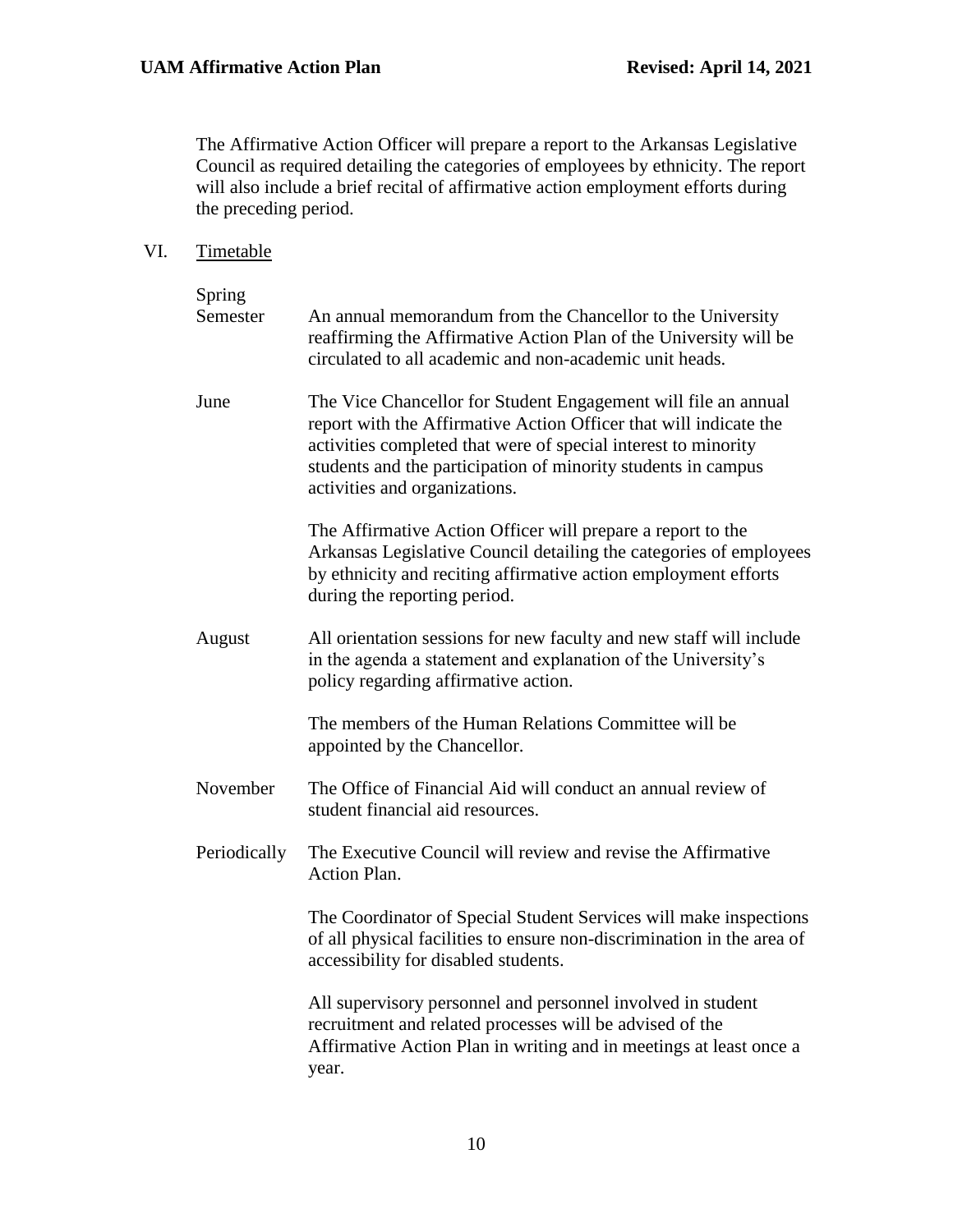Continually Supervisors of institutional activities available to students and personnel in general will monitor these activities to ensure nondiscrimination.

> The Human Relations Committee will also continue to review, plan, and monitor activities and make recommendations to the Executive Council.

All standard brochures for the campus will be reviewed by unit/department supervisors to ensure that they reflect a diverse population in photographs and graphics.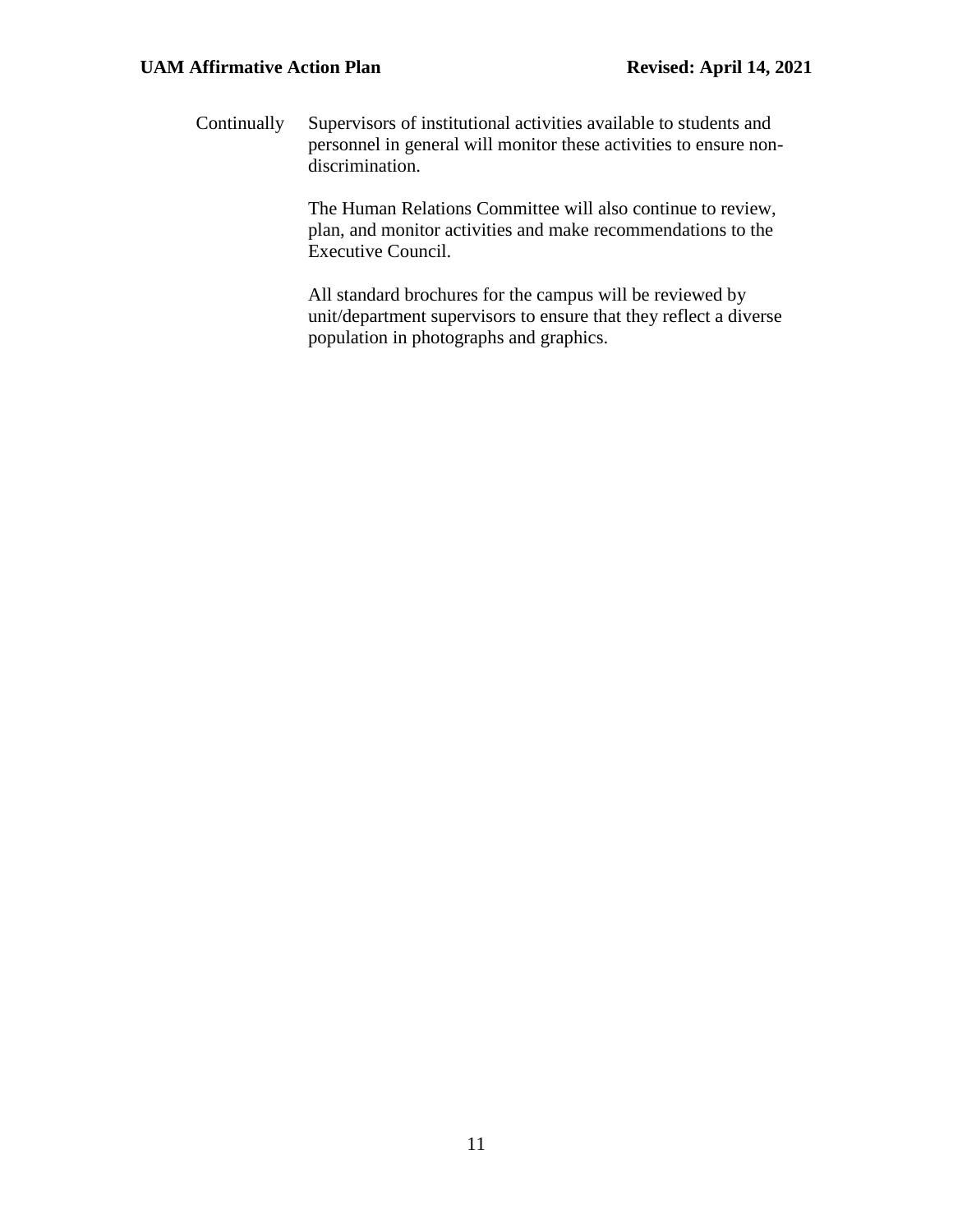## **Attachment A**

## UNIVERSITY OF ARKANSAS AT MONTICELLO COLLEGE OF TECHNOLOGY-CROSSETT COLLEGE OF TECHNOLOGY-MCGEHEE

# **AFFIRMATIVE ACTION PLAN**

Revised: January 6, 2020

Executive Council Members

| Chancellor                                                | Dr. Peggy Doss<br>dossp@uamont.edu       | 870-460-1020 |
|-----------------------------------------------------------|------------------------------------------|--------------|
| <b>Vice Chancellor</b><br>for Academic Affairs            | Ms. Crystal Halley<br>halleyc@uamont.edu | 870-460-1033 |
| Vice Chancellor for<br>Finance & Administration           | Mr. Alex Becker<br>beckera@uamont.edu    | 870-460-1022 |
| Vice Chancellor for<br><b>Student Engagement</b>          | Dr. Moses Goldmon<br>goldmon@uamont.edu  | 870-460-1053 |
| Vice Chancellor for<br>Advancement                        | Mr. Jeff Weaver<br>weaver@uamont.edu     | 870-460-1028 |
| Vice Chancellor for<br>College of Technology-<br>Crossett | Ms. Linda Rushing<br>rushingl@uamont.edu | 870-364-6414 |
| Vice Chancellor for<br>College of Technology-<br>McGehee  | Mr. Bob Ware<br>wareb@uamont.edu         | 870-222-5360 |
| <b>Affirmative Action Officer</b>                         | Ms. Sage Loyd<br>coons@uamont.edu        | 870-460-1422 |
| Coordinator of Special<br><b>Student Services</b>         | Ms. Mary Whiting<br>whitingm@uamont.edu  | 870-460-1026 |
| <b>Student Recruitment Committee</b>                      | Monticello<br>Crossett<br>McGehee        |              |